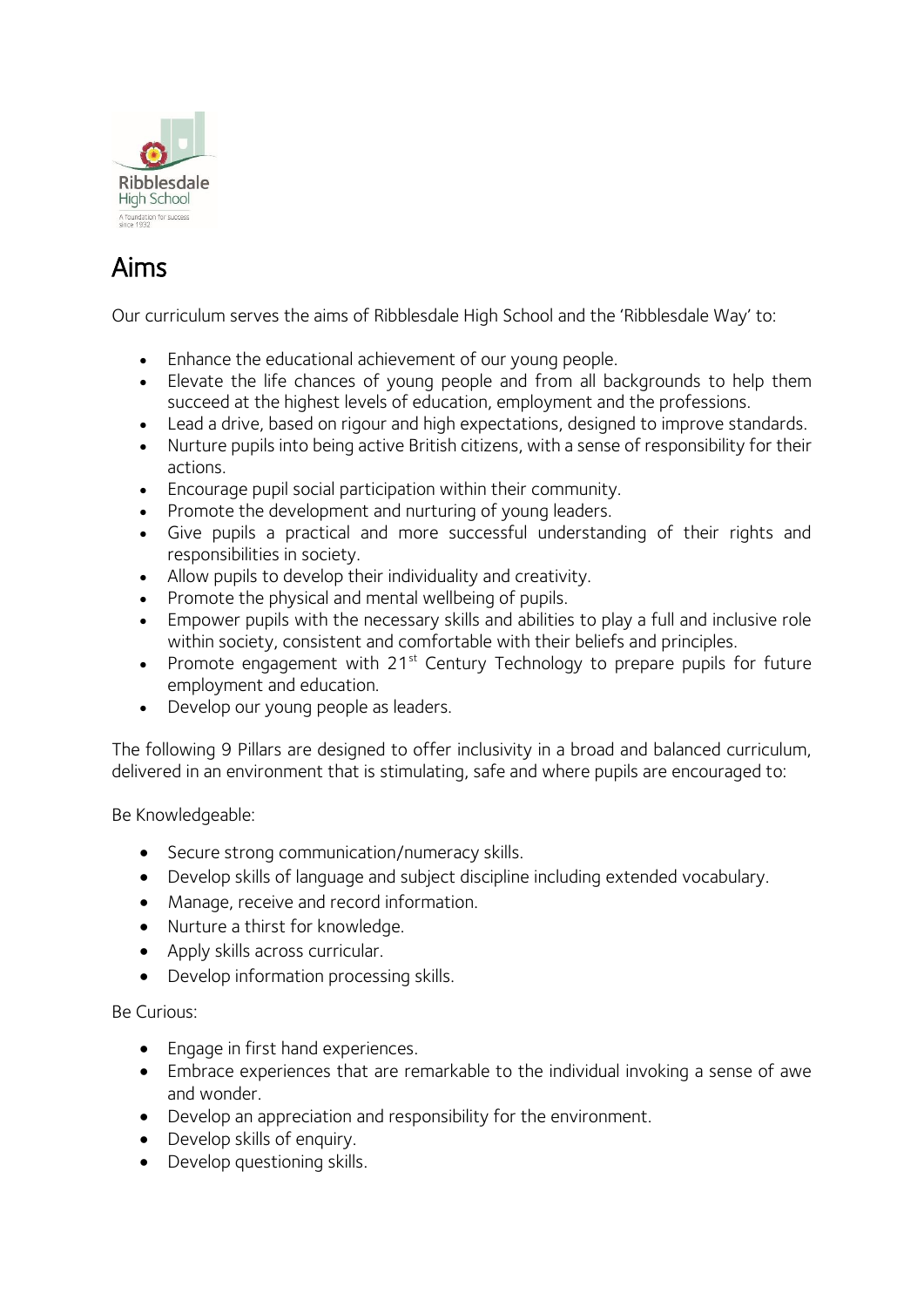Be Resilient:

- To treat failures as a practice for success.
- To explore different approaches to task and goal achievement.
- Apply a range of strategies to complex situations.
- To value the qualities of 'stickability' and not giving up easily.
- Foster intrinsic motivation.
- Develop determination and ability to persevere.

Be Adventurous:

- Work within one's own comfort zone and outside it.
- Work in the real world with first hand experiences.
- Work practically.
- Experience exhilaration and achievement.
- Develop problem solving skills.

#### Be Ambitious:

- Develop responsibility for one's own learning.
- Link with experts.
- See possibilities.
- Strive for improvement.
- Seek opportunities.
- Develop and open outlook.
- Develop a Growth Mindset.

### Be Creative:

- Choose how to use free time developing hobbies and interests.
- Apply skills to new situations.
- Explore alternatives in problem solving situations.
- Ouestion 'what if...?'
- Develop creative thinking skills.

### Be Collaborative:

- Work with others in an interactive learning process.
- Respect the opinions and differences of others.
- Value one's own perceptions and those of others.
- Challenge one's own perceptions and those of others.
- Develop empathy.
- Develop social skills.
- See other perspectives.
- Work as a team.

### Be Reflective:

• Make positive lifestyle choices in response to thoughts.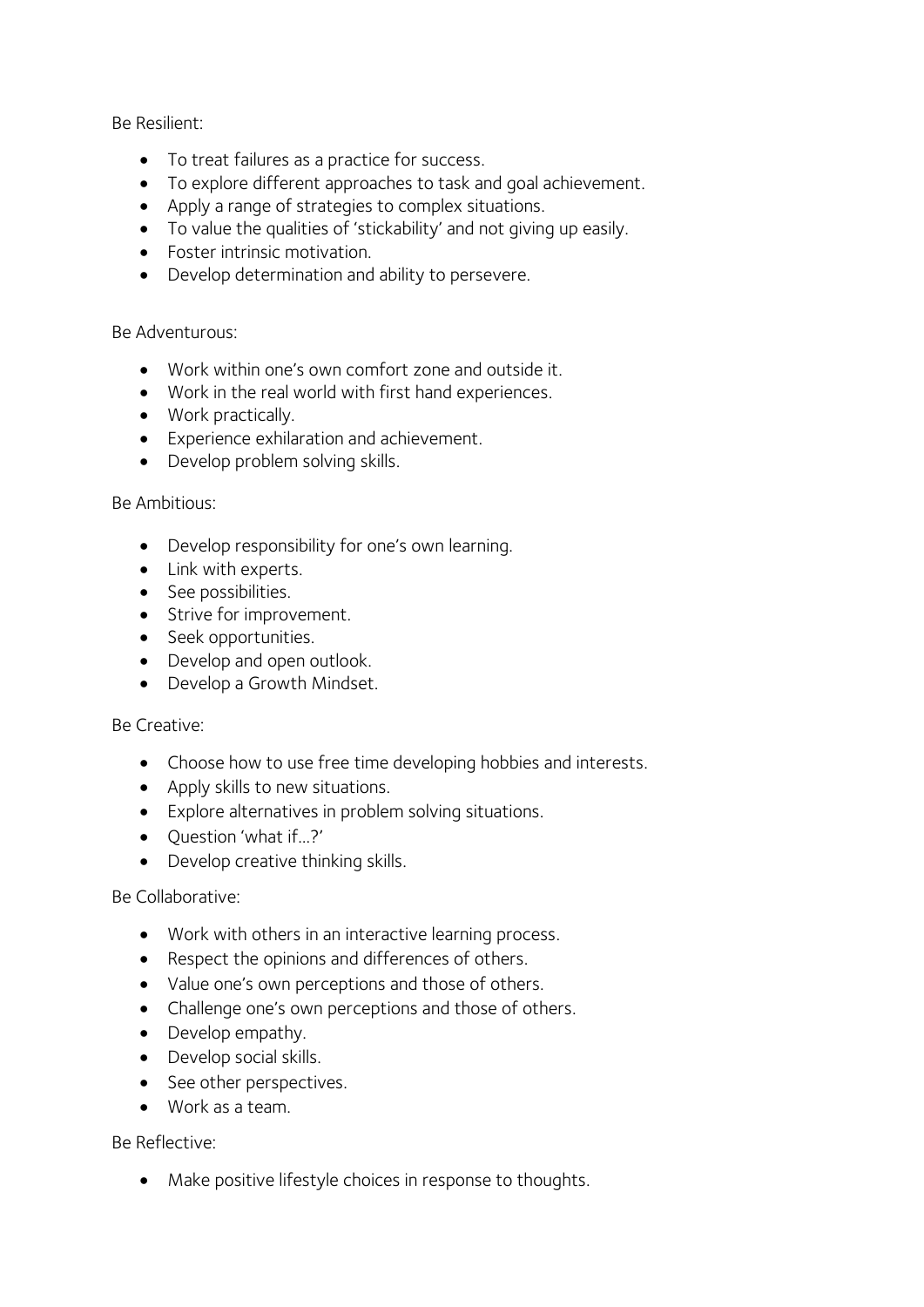- Identify and use one's aptitudes and interests as a vehicle for learning.
- Move towards the understanding of a wide range of feelings.
- Develop awareness of individual strengths and areas of development.
- Develop skills of reasoning.
- Develop evaluative skills.

Be Positive:

- Listen and respond to advice.
- Engage pupil voice.
- Develop self-esteem.
- Manage one's own behaviour.
- Develop one's own opinions.
- Secure and articulate preferences.
- Consider one's place in the world.
- Develop self-awareness.
- Manage feelings.

# Curriculum Standards

Ribblesdale High School will ensure the curriculum:

- Is highly relevant, meaningful and well matched to individual needs, which enables pupils to be successful, independent learners to flourish in 21<sup>st</sup> Century society.
- Allows pupils to be inspired and challenged, to want to achieve their best in all areas of learning and take risks without fear of failure.
- Develops the skills of enquiry, creative thinking, reasoning, problem solving, information processing and evaluation across all aspects of the curriculum.
- Allows pupils to develop a high regard for themselves and others, learning to control and manage their own feelings and behaviours as well as respond appropriately to the needs and feelings of others.
- Provides pupils with the choice and the opportunity to become fully immersed in selfdirected learning, enhanced by 21<sup>st</sup> Century technologies.
- Emphasises learning in literacy, numeracy, languages, humanities, science, technology, physical education and the creative arts.
- Prioritises academic achievement in literacy and numeracy for all learners.
- Provides highly positive, memorable experiences and rich opportunities for high quality learning.
- Has a very positive impact on all pupils' behaviour and safety.
- Contributes to pupils' spiritual, moral, social and cultural development.
- Adopts an inclusive, values driven approach in line with the 'Ribblesdale Way' ethos of the School.
- Fosters, in all, the fundamental British values of: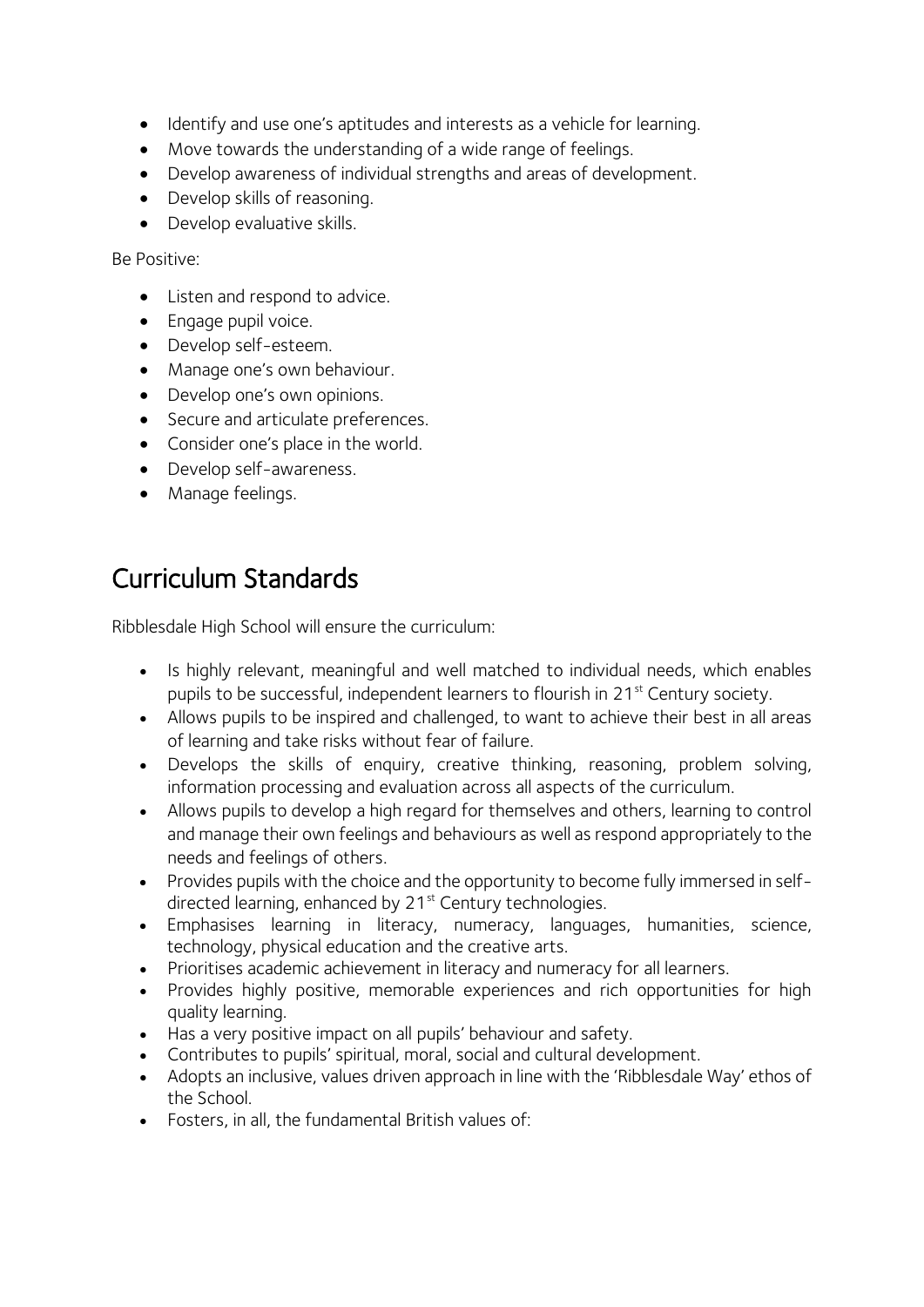- 1. democracy
- 2. the rule of law
- 3. freedom of religion
- 4. freedom of choice
- 5. freedom of thought
- 6. freedom of speech
- 7. freedom of association
- 8. tolerance and respect
- 9. fairness
- 10.liberty
- 11.social responsibility
- 12.equality for all.

# The Curriculum Offer

The curriculum will operate at three levels and will address its pupils' academic, personal and social development. The three individual elements of learning will each provide a different component to the education of every pupil. Intellectual, personal and social maturity will be the goal of these structured layers of learning at the School.

### Element 1: Educational Currency

The Year 7, 8 & 9 curriculum takes the skills and knowledge pupils bring with them from KS2, using them to develop a strong, balanced foundation to move forward into Year 10 & 11. Pupils follow the national curriculum and more with the study of Maths, English, Science, Creative Arts and Music, Technology and Computing, Languages, Humanities and PE. At Ribblesdale, on the whole, pupils do not begin what historically would have been referred to the KS4 curriculum until the start of Y10. The only exception to this is English Literature and Religious Education, where these begin in Year 9.

The curriculum has been structured, not only to allow pupils to succeed within the traditional subject areas, but also as an individual. Enrichment / PSHE in an integral part of the diet so that pupils have the opportunity to experience a broad range of areas and whilst supporting their personal and academic development. The curriculum also has a thread of 'My Future Matters' running throughout and regular activities, which promote inclusivity across school.

Digital literacy at Ribblesdale is developed across all subject areas and supported by a whole range of tools, including one-to-one devices and Office 365. Pupils use the same tools, on a daily basis, as those used in further/higher education and industry, giving them an 'edge' when securing positions in their future lives.

At KS4 there is primarily a 'free choice' options process when pupils select their option subjects. The choice is not limited or constrained, which allows pupils to follow the curriculum path that best suits their needs. There is a broad curriculum offer, in terms of subjects, and within some subject areas more than one pathway is available. For example, in Business Studies pupils may study either a GCSE or Technical Award, a choice which is guided by Ribblesdale staff.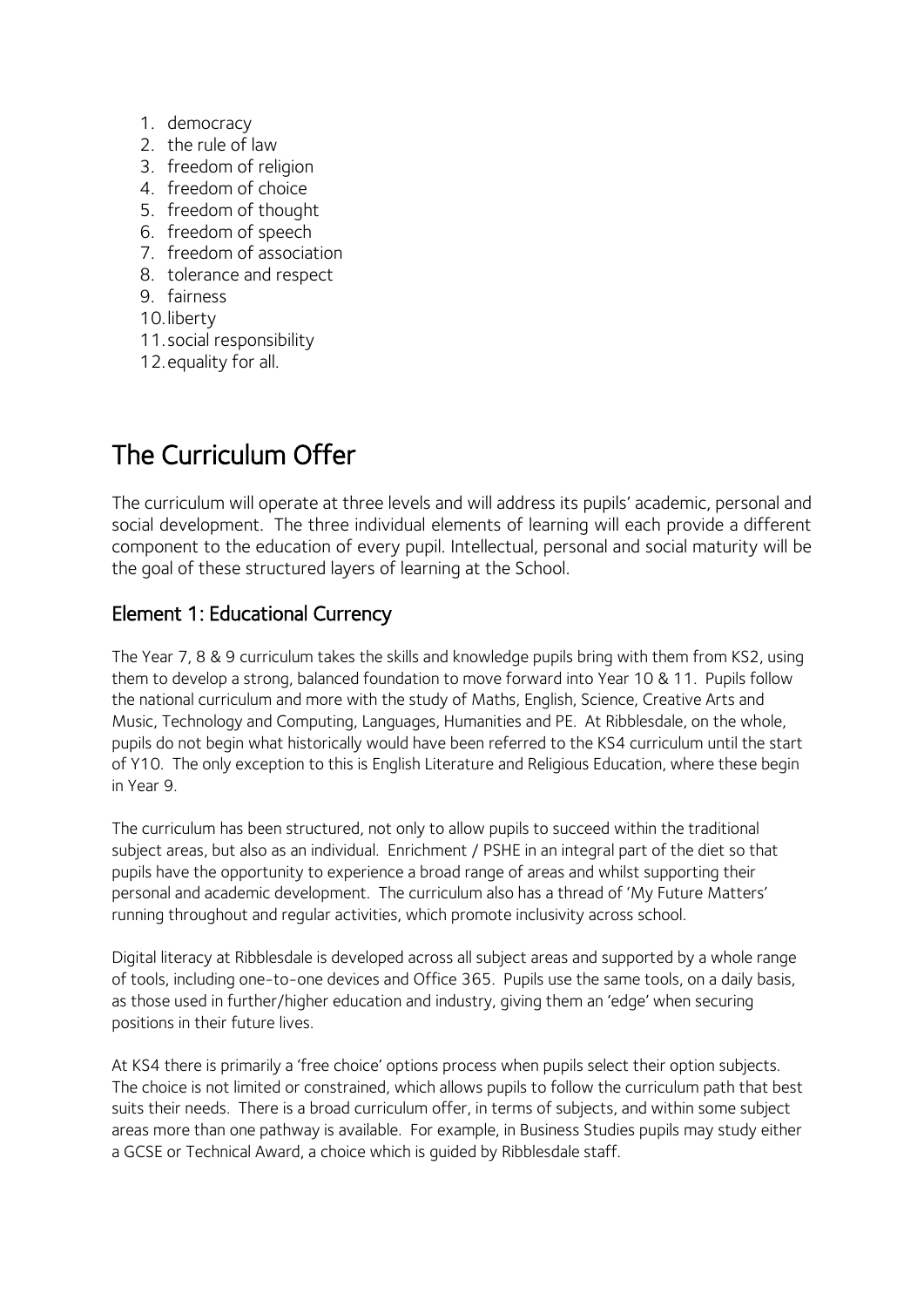All pupils can choose to follow an EBacc pathway, should they wish to, as part of the options process and with all pupils being exposed to languages and humanities at Key Stage 3, the study of 1 or more of these options subjects proves popular.

Some pupils are guided towards a vocational pathway, that allows them to follow the core KS4 curriculum, whilst studying a more vocational offer alongside. For example, pupils will follow the core curriculum, choose one traditional option subject and then study Automotive Maintenance, Construction or Health and Social Care alongside. This is so that the curriculum is structured in the best was so that pupils achieve the best possible outcomes, whilst supporting positive wellbeing.

Element 1 will be delivered mainly through the formal taught curriculum.

### Element 2: Character Development

Concurrently with the core academic curriculum, all pupils will participate in a programme of character development via wider curricula activities through the Enrichment programme, leading to the 'Ribblesdale Diploma'. This will help pupils develop key personal skills and aptitudes, including oral communication, personal effectiveness, entrepreneurship, selfactualisation, problem-solving and enhanced emotional intelligence. Through a focused and integrated approach to arts, culture science, technology, citizenship, sport and community, pupils will benefit from learning through direct experiences. After school extra-curricular dimensions of learning will further enrich overall character development and employability skills.

Element 2 will mainly be delivered through Enrichment and extra-curricular activities.

### Element 3: Community Collaboration

The curriculum for this element will be structured to help the development of citizenship, social enterprise and service to communities.

Pupils will acquire, through a range of programmes, insights into social education and experiential community activities; with 'hands-on' and participative learning at the fore. For example, Key Stage 4 pupils have the opportunity to undertake an extended work placement. Volunteering and charitable work will take place at whole school level as well as smaller group work, fundraising for a charity or supporting another community organisation.

As this element may be based on voluntary work, there will also be time given through the taught curriculum, whole school events, PSHEE/Citizenship curriculum and whole school organised events and activities.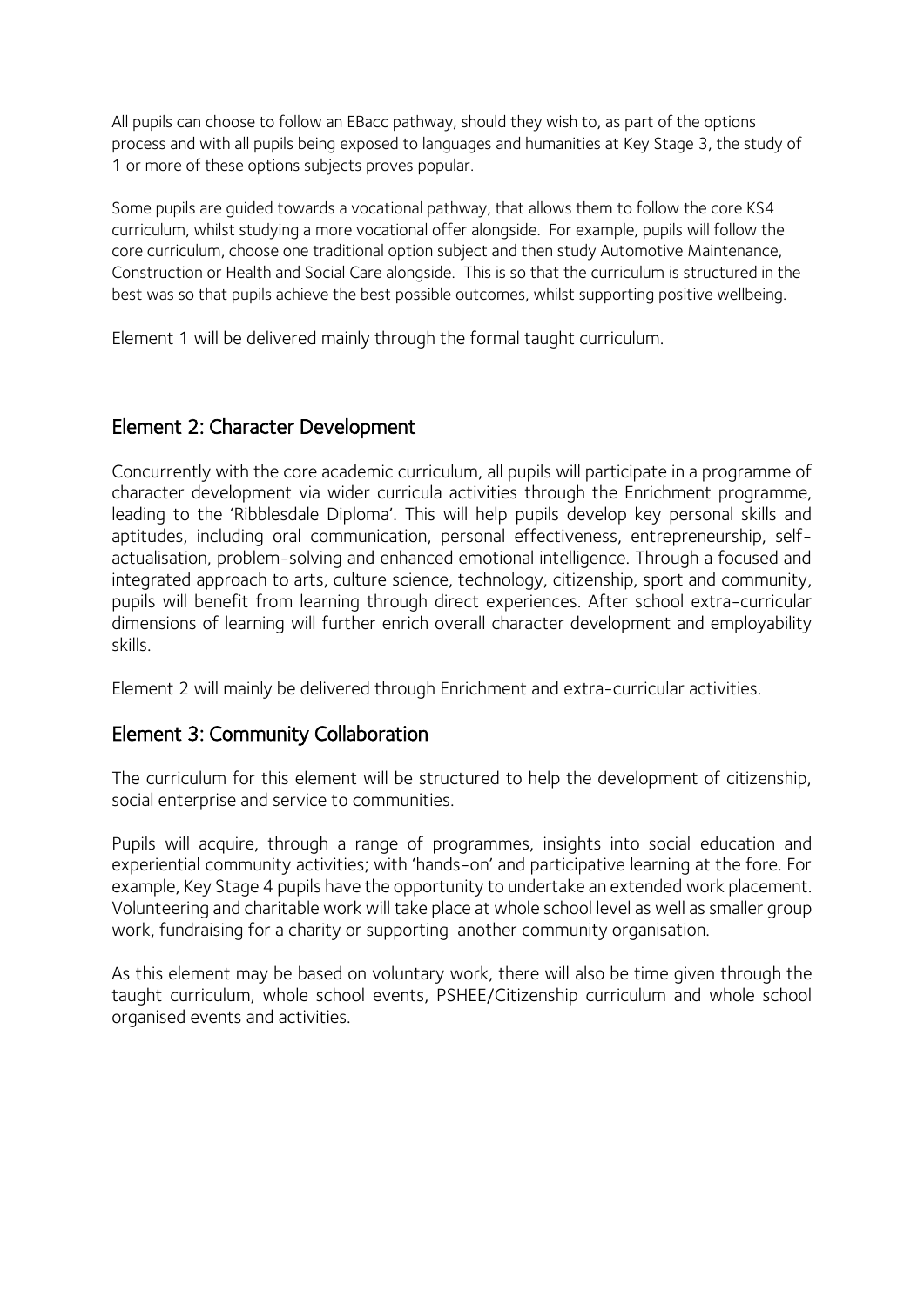# Curriculum Structure

At Key Stage 3:

- The School will operate a three-year Key Stage 3 and a cycle of 24 periods per week.
- All pupils will follow a traditional model of study, which involves core and foundation subjects.
- Pupils will be offered extra time for English and Mathematics where necessary. The focus is to support pupils with literacy and numeracy as soon as they join the school in a specialist nurture group.
- \* The school operate 'early entry' in GCSE and English Lit. This remains a two-year course but delivered in Year's 9 & 10

At Key Stage 4:

- The School will operate a two-year Key Stage 4 and a cycle of 24 periods per week.
- Pupils will make their GCSE choices during Year 9. (\* Early entry- see above)
- Across Years 10 and 11, most pupils will follow a combination of subjects with many choosing to study one or more of the EBacc subjects. They will sit GCSEs and vocational examinations across Years 10 and 11.
- Pupils will be offered extra time for English and Mathematics where necessary. The focus is to ensure that every pupil makes expected progress in English and Mathematics.
- A number of pupils will undertake an alternative vocational pathway. These pathways will be targeted towards appropriately selected pupils, including but not exclusively, SEND/EHCP pupils, vulnerable pupils and those requiring additional pastoral support. Pupils will complete national and industry recognised awards and qualifications, developing a personalised portfolio to include GCSEs, technical levels and general vocational courses.
- A small number of pupils will complete the Prince's Trust qualification. These pupils will have formed part of the nurture group in Key Stage 3 and the SEND department, parents and pupils will have acknowledged the need for continued support throughout Key Stage 4.

## Communication, Mathematical and Scientific Skills

Communication skills at Ribblesdale will be enhanced by the study of all subjects including English Language and Literature courses to GCSE, and the provision of French and Spanish to GCSE.

In Year 7 all pupils will have the opportunity to study both French and Spanish before choosing to specialise in one of the two from Year 8 onwards. The languages provision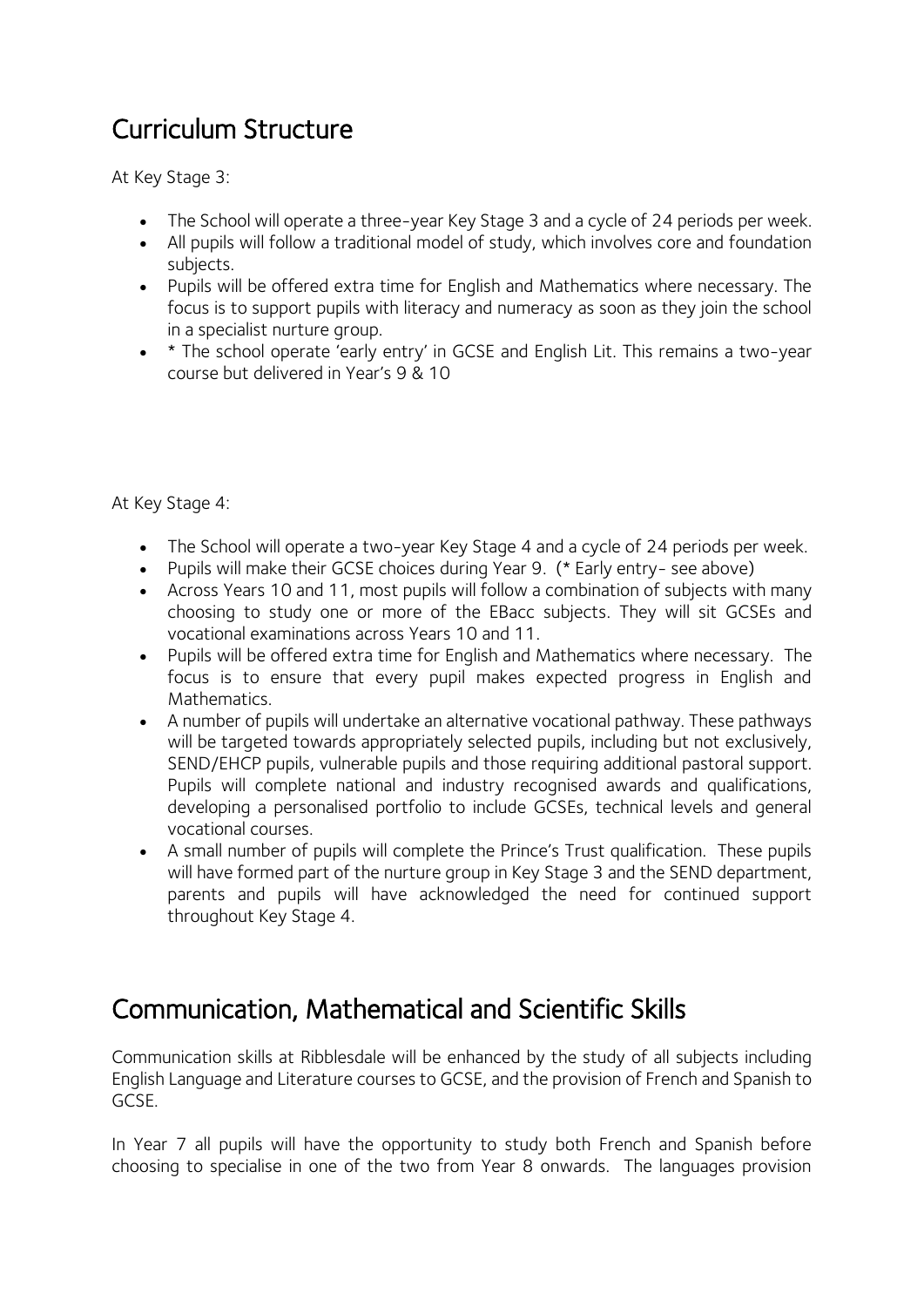ensures that pupils are equipped with cultural capital and have a broader understanding of the culture and identity of others in order to help challenge stereotypes and promote citizenship. Moreover, pupils will gain a broader understanding of their own language and thus promote literacy skills through the discovery the additional language(s).

Numerical and mathematical skills are a critical aspect of the curriculum. These will be provided through numeracy and mathematics up to GCSE level. Mathematical skills will also have a focus on the application of Mathematics in everyday life and functional skills as part of revisions to the new curricula. Numeracy will also be developed across the curriculum as a core skill that enhances employability and supports attainment. GCSE mathematics will be delivered as a linear course, completed in Year 11.

Science will be taught up to GCSE level. At GCSE level, the Combined Science course will be completed by all learners. Some pupils will complete Triple Science as one of their GCSE options and in consultation with parents. There will be an emphasis placed on greater depth of knowledge and understanding in Science, the History of Scientific Thought and how everyday science is applied. Aspects of the sex and relationship education will be offered through the Science curriculum.

## Humanities and Relationships Education

The Humanities provision will underpin the School's drive to develop exemplary citizens who hold an appreciative understanding of British history, promote fundamental British values and challenge all forms of discrimination and extremism.

At Key Stage 3, all learners will have separate specialist teaching of History, Religious Studies, Geography and PSHEE/Citizenship.

The teaching of History up to GCSE level will allow pupils to undertake an understanding of modern world History, with a specific focus on British History and culture over the last millennia.

PSHCE and the Active Citizenship curriculum at Key Stage 3 & 4 will include a focus on healthy body and healthy life; self-awareness; risks such as sexual exploitation, unsafe use of the internet and extremism; as well as learning on careers, money, industry and economics. The curriculum will also develop knowledge of the public institutions and services in England and abroad, and an understanding of different cultures and faiths. Pupils will be taught about parliament, about how laws are drafted and approved, about how the democratic institutions function and about the role of media and voluntary bodies. Modules include:

- Health & Wellbeing
- British Values
- Keeping safe
- Raising aspirations
- Economic wellbeing
- Sex and relationships
- Drugs and alcohol
- Working with others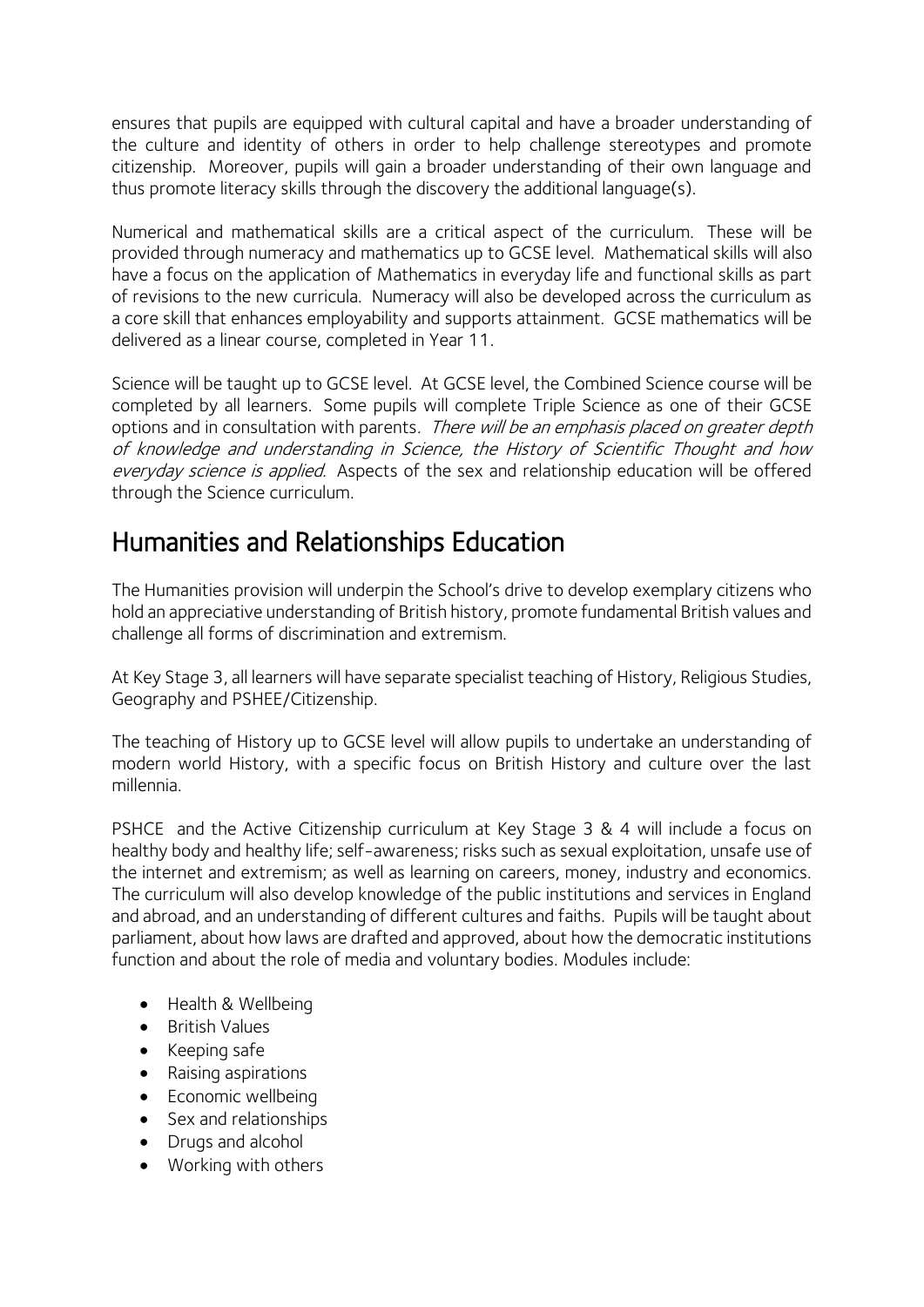- Speaking and listening
- Problem solving, negotiating and decision making
- Setting goals.

Other areas, such as distinguishing right from wrong; respect for the law; tolerance for, and respect for the rights of others and their cultures and faiths; freedom of choice; freedom of association; freedom of thought; risks of religious and political extremism; accepting personal responsibility within their communities and the concept of 'civic society' will be delivered through Citizenship lessons, as well as the School's PSHEE, assemblies and form time activities. Aspects of Sex and Relationship Education (including awareness of issues such as female genital mutilation, forced marriages and sexual exploitation) will also be delivered through the PSHEE and Active Citizenship curriculum.

All pupils will study GCSE in \*Religious Studies. Many pupils also opt to study either GCSE History or GCSE Geography or both.

Religious Education up to GCSE level will include an understanding of the beliefs and practices of major world faiths, such as Islam, Judaism, Christianity, Buddhism and Hinduism, as well as understanding the nature of faith itself and respecting those of all faiths and none.

Parents and carers may ask that a pupil should be wholly or partly withdrawn from Religious Education. Parents wishing to do so should contact the Head of RE/Deputy Headteacher to discuss this request as the School remains responsible for supervision and for ensuring that the request does not impact on a child's attendance at school. As all subjects within the curriculum contribute to developing pupils spiritually, morally, socially and culturally there will be occasions when spontaneous enquiries made by pupils on religious matters arise in other areas of the curriculum. Circumstances will vary, but responses to such enquiries are unlikely to constitute Religious Education within the meaning of the legislation and a parent would not be able to insist on a child being withdrawn every time issues relating to religion and spiritual values were raised.

## Technical and Creative Education

Aesthetic and creative education will be provided through Art, Textiles, Music and Performing Arts at Key Stage 3 and as options at Key Stage 4. Art & Textiles lessons will allow learners to explore and develop artistic learning and use Computer Aided Design and Computer Aided Manufacture (CADCAM) to explore design and technological learning through a study of materials, such as textiles, product design, graphics and resistant materials.

Pupils at KS3 will also study Computer Science, with learners being able to progress to studying GCSE Computer Science or BTEC ICT at KS4. Media studies also forms a part of their creative and technical curriculum at KS4 as well as contributing to the communication element.

## Physical Development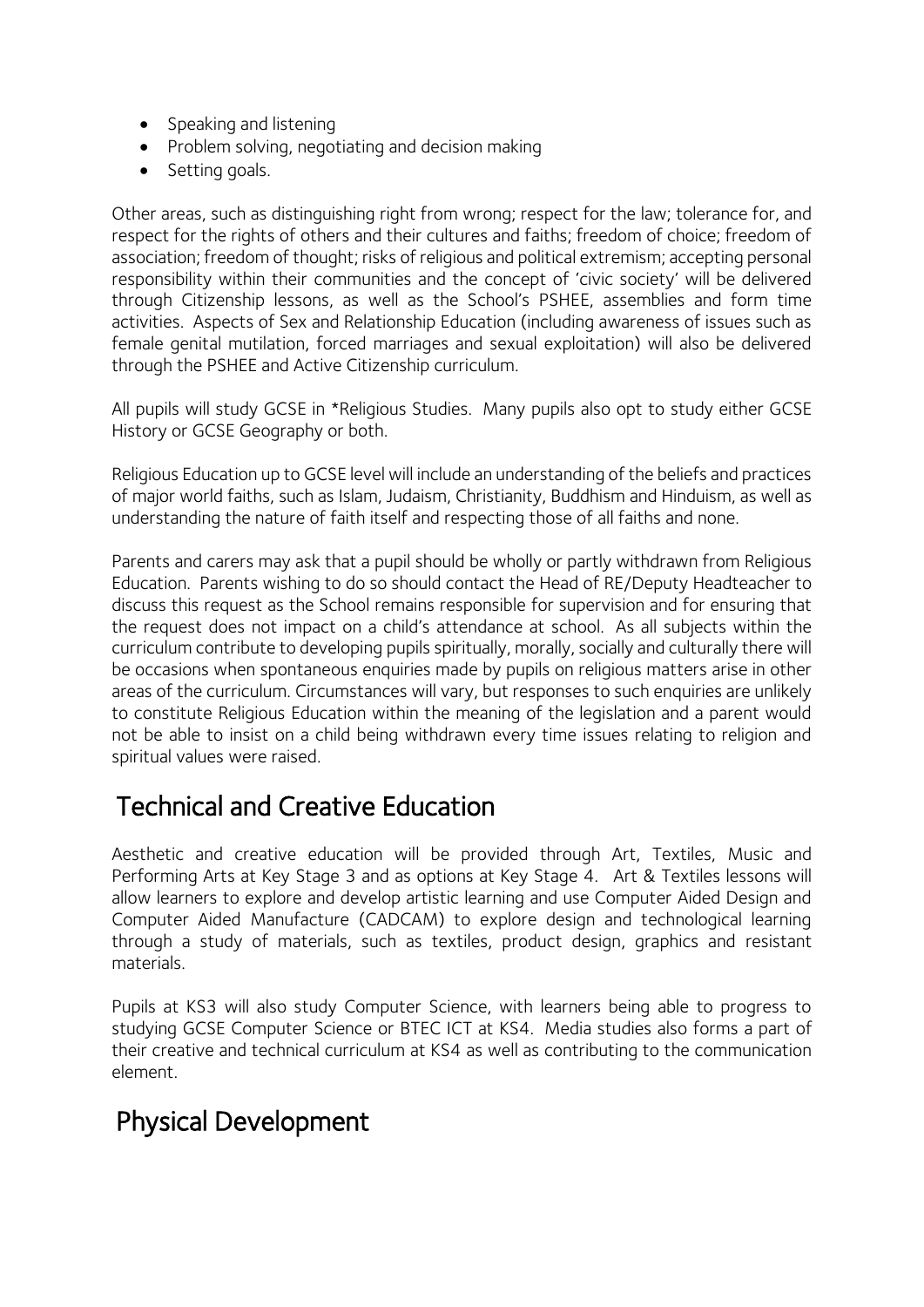The physical well-being of pupils will be encouraged through the provision of Physical Education for all pupils. Pupils will also develop an understanding of issues such as drugs, exercise and good nutrition. Sports Leadership opportunities will be available through the Sports Captains and GCSE programmes. This will include partnerships with other community organisations, and the Duke of Edinburgh Award for pupils in Year 10 and beyond.

A GCSE in Physical Education will also be delivered as an optional course for Years 10 & 11 pupils.

## Careers Guidance, Work-Related Learning and Enterprise Skills

Careers guidance will be provided in the following ways;

The school will commission an external agency to facilitate impartial Information, Advice and Guidance (IAG). This will allow all pupils to receive advice and guidance on career progression at regular intervals throughout the year along with centrally co-ordinated BRAG events where all post-16 providers are present. The provision of careers guidance and development of work-related skills provided by the school and led by our Careers, Education, Information and Guidance (CIAG) Officer encompasses a range of employability skills such as 'mock interviews', work placement and CV/personal statement support from FE institutions and employers. Additional careers guidance comes from the provision of 'Start' service, work experience opportunities, visits from employers and regular assemblies by a range of post-16 providers including Further Education, Higher Education, Apprenticeships and local employers.

Pupils and Parents at KS4 receive comprehensive CIAG guide booklets and we host parental information evenings. We also regularly invite training providers, Sixth Forms, FE and HE partners to present assemblies and be present during lunchtimes throughout the year to offer advice to our pupils. We also use social media to advertise and promote opportunities for pupils, parents and the wider community with ever increasing following.

We regularly review our provision and use the Gatsby Benchmarks to ensure our provision meets or exceeds statutory requirements and the very best practice.

In addition to the careers guidance and work-related experiences, Enterprise Skills will also be developed through the delivery of 'Enterprise' theme days for all pupils.

## Leadership Development

Leadership is also developed through the programmes of Sports Captains, House Captains, Form Captains, Form Buddies, Digital Leaders, Reading Buddies and Student Leaders. Pupils also have opportunities to mentor younger pupils and volunteer to do community and charitable based work. The Duke of Edinburgh Bronze is also a leadership programme that runs throughout Enrichment as well as full expedition.

International expeditions provide a global aspect to the work of our school and our pupils.